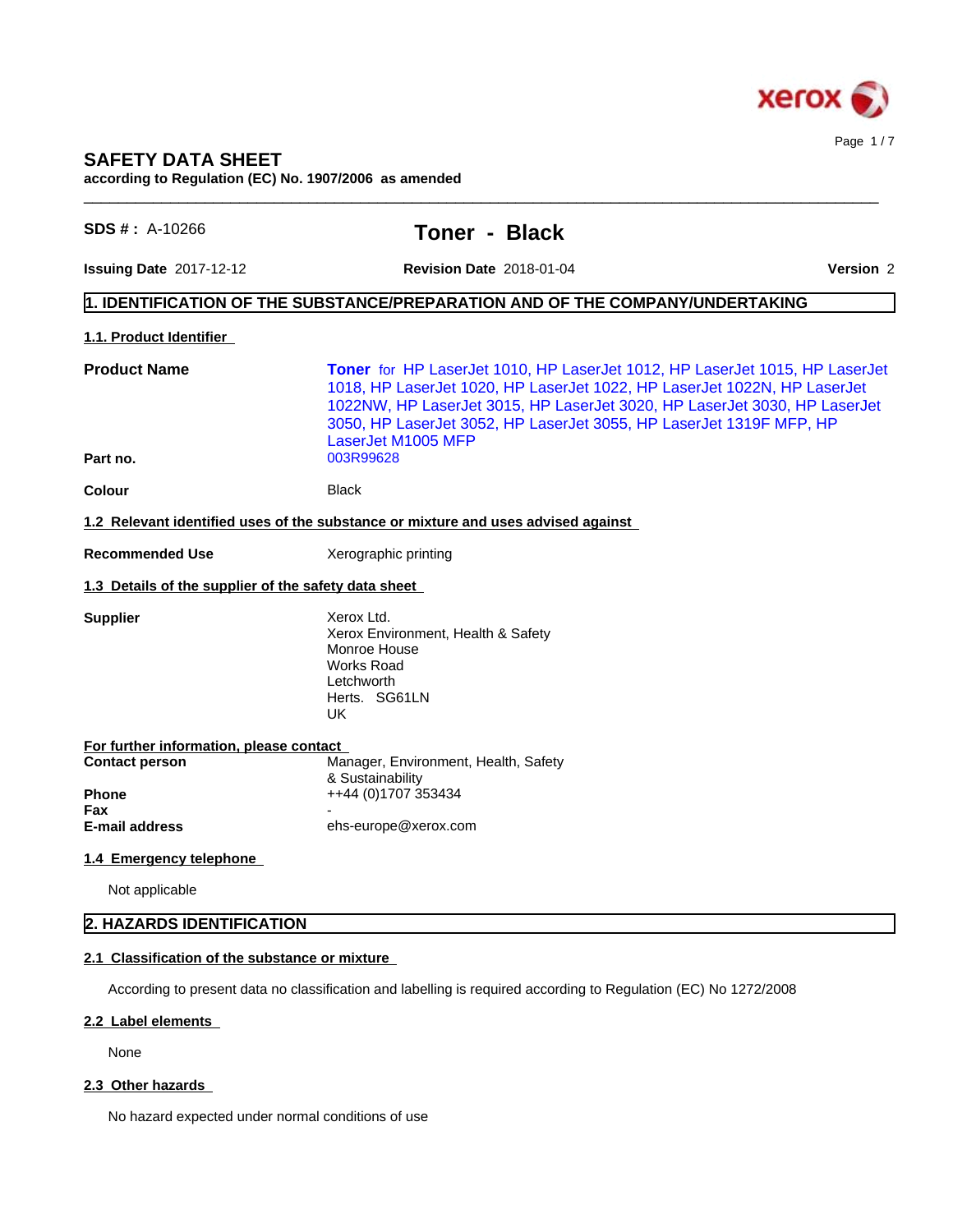

 $\_$  ,  $\_$  ,  $\_$  ,  $\_$  ,  $\_$  ,  $\_$  ,  $\_$  ,  $\_$  ,  $\_$  ,  $\_$  ,  $\_$  ,  $\_$  ,  $\_$  ,  $\_$  ,  $\_$  ,  $\_$  ,  $\_$  ,  $\_$  ,  $\_$  ,  $\_$  ,  $\_$  ,  $\_$  ,  $\_$  ,  $\_$  ,  $\_$  ,  $\_$  ,  $\_$  ,  $\_$  ,  $\_$  ,  $\_$  ,  $\_$  ,  $\_$  ,  $\_$  ,  $\_$  ,  $\_$  ,  $\_$  ,  $\_$  ,

**Issuing Date** 2017-12-12 **Revision Date** 2018-01-04 **Version** 2

 $\_$  ,  $\_$  ,  $\_$  ,  $\_$  ,  $\_$  ,  $\_$  ,  $\_$  ,  $\_$  ,  $\_$  ,  $\_$  ,  $\_$  ,  $\_$  ,  $\_$  ,  $\_$  ,  $\_$  ,  $\_$  ,  $\_$  ,  $\_$  ,  $\_$  ,  $\_$  ,  $\_$  ,  $\_$  ,  $\_$  ,  $\_$  ,  $\_$  ,  $\_$  ,  $\_$  ,  $\_$  ,  $\_$  ,  $\_$  ,  $\_$  ,  $\_$  ,  $\_$  ,  $\_$  ,  $\_$  ,  $\_$  ,  $\_$  ,

## **3. COMPOSITION/INFORMATION ON INGREDIENTS**

## **3.1 Mixtures**

| <b>Chemical Name</b>         | Weight % | <b>CAS No.</b> | <b>EC-No</b> | <b>Classification (Reg.</b> | Hazard            | <b>REACH Registration</b> |
|------------------------------|----------|----------------|--------------|-----------------------------|-------------------|---------------------------|
|                              |          |                |              | 1272/2008)                  | <b>Statements</b> | <b>Number</b>             |
| Magnetite                    | 40-50    | 1317-61-9      | 215-277-5    | $- -$                       | $- -$             | 01-2119457646-28-0021     |
| Styrene/acrylate copolymer I | 40-50    | Proprietary    | Not listed   | $- -$                       | $- -$             |                           |
| Amorphous silica             | <5       | 7631-86-9      | 231-545-4    | $- -$                       | $- -$             |                           |
| Polvolefin                   | ' -5     | Proprietary    | Not listed   | $\sim$ $\sim$               | $- -$             |                           |

#### **Note**

Components marked as "Not Listed" are exempt from registration.

## **4. FIRST AID MEASURES**

## **4.1 Description of first aid measures**

| <b>General advice</b> | For external use only. When symptoms persist or in all cases of doubt seek medical advice.<br>Show this safety data sheet to the doctor in attendance. |
|-----------------------|--------------------------------------------------------------------------------------------------------------------------------------------------------|
| Eye contact           | Immediately flush with plenty of water. After initial flushing, remove any contact lenses and<br>continue flushing for at least 15 minutes             |
| <b>Skin contact</b>   | Wash skin with soap and water                                                                                                                          |
| <b>Inhalation</b>     | Move to fresh air                                                                                                                                      |
| <b>Ingestion</b>      | Rinse mouth with water and afterwards drink plenty of water or milk                                                                                    |
|                       |                                                                                                                                                        |

## **4.2 Most important symptoms and effects, both acute and delayed**

| <b>Acute toxicity</b>   |                                                       |
|-------------------------|-------------------------------------------------------|
| Eyes                    | No known effect                                       |
| <b>Skin</b>             | No known effect                                       |
| <b>Inhalation</b>       | No known effect                                       |
| Ingestion               | No known effect                                       |
| <b>Chronic effects</b>  |                                                       |
| <b>Chronic toxicity</b> | No known effects under normal use conditions          |
| <b>Main symptoms</b>    | Overexposure may cause:                               |
|                         | mild respiratory irritation similar to nuisance dust. |

#### **4.3 Indication of immediate medical attention and special treatment needed**

| <b>Protection of first-aiders</b> | No special protective equipment required |
|-----------------------------------|------------------------------------------|
| Notes to physician                | Treat symptomatically                    |

## **5. FIREFIGHTING MEASURES**

## **5.1 Extinguishing media**

**Suitable extinguishing media** Use water spray or fog; do not use straight streams, Foam

**Unsuitable extinguishing media** Do not use a solid water stream as it may scatterand spread fire

## **5.2 Special hazards arising from the substance or mixture**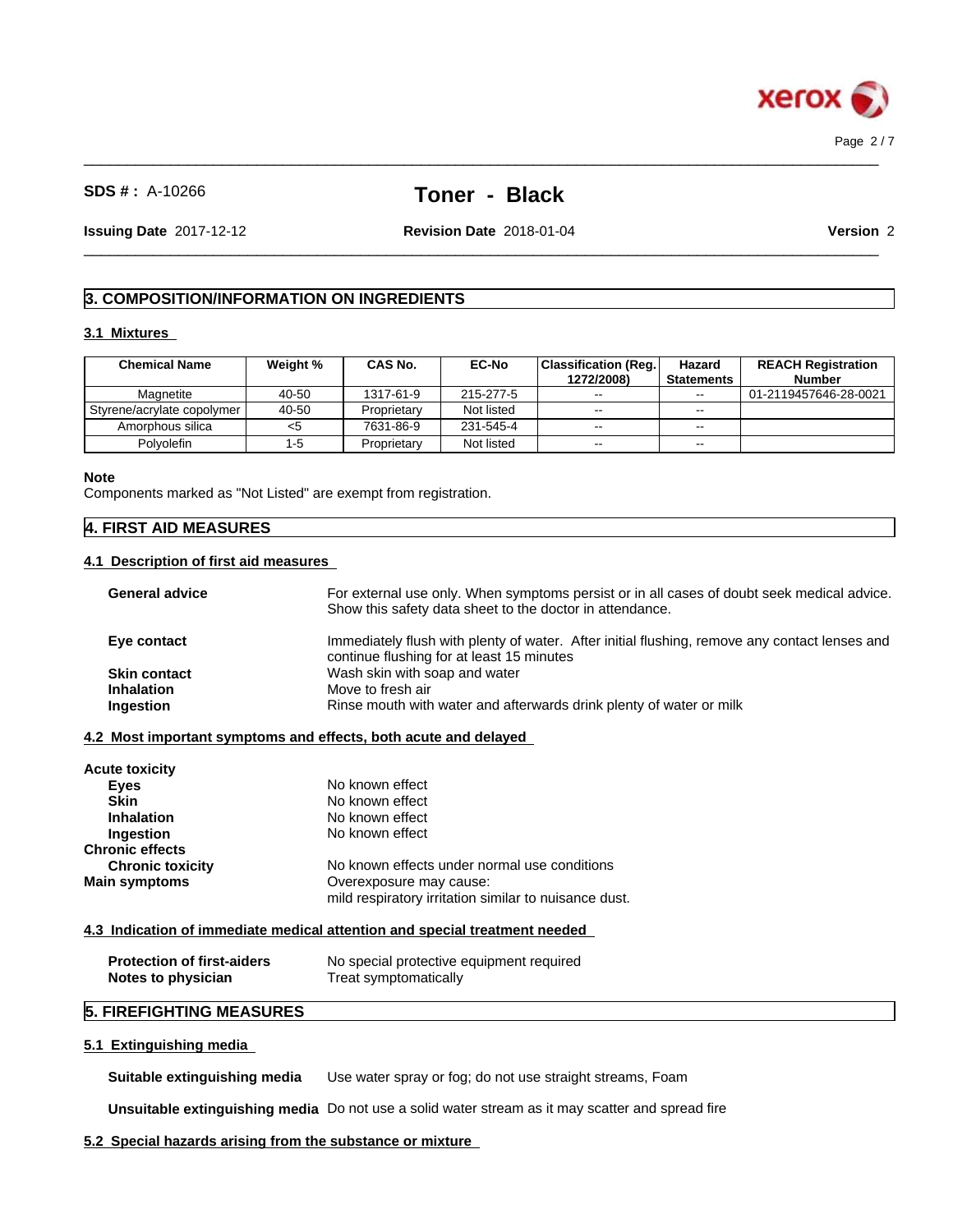

 $\_$  ,  $\_$  ,  $\_$  ,  $\_$  ,  $\_$  ,  $\_$  ,  $\_$  ,  $\_$  ,  $\_$  ,  $\_$  ,  $\_$  ,  $\_$  ,  $\_$  ,  $\_$  ,  $\_$  ,  $\_$  ,  $\_$  ,  $\_$  ,  $\_$  ,  $\_$  ,  $\_$  ,  $\_$  ,  $\_$  ,  $\_$  ,  $\_$  ,  $\_$  ,  $\_$  ,  $\_$  ,  $\_$  ,  $\_$  ,  $\_$  ,  $\_$  ,  $\_$  ,  $\_$  ,  $\_$  ,  $\_$  ,  $\_$  ,

**Issuing Date** 2017-12-12 **Revision Date** 2018-01-04 **Version** 2

 $\_$  ,  $\_$  ,  $\_$  ,  $\_$  ,  $\_$  ,  $\_$  ,  $\_$  ,  $\_$  ,  $\_$  ,  $\_$  ,  $\_$  ,  $\_$  ,  $\_$  ,  $\_$  ,  $\_$  ,  $\_$  ,  $\_$  ,  $\_$  ,  $\_$  ,  $\_$  ,  $\_$  ,  $\_$  ,  $\_$  ,  $\_$  ,  $\_$  ,  $\_$  ,  $\_$  ,  $\_$  ,  $\_$  ,  $\_$  ,  $\_$  ,  $\_$  ,  $\_$  ,  $\_$  ,  $\_$  ,  $\_$  ,  $\_$  ,

Fine dust dispersed in air, in sufficient concentrations, and in the presence of an ignition source is a potential dust explosion hazard

## **5.3 Special protective actions for fire-fighters**

In the event of fire and/or explosion do not breathe fumes. Wear fire/flame resistant/retardant clothing. Use self-contained pressure-demand breathing apparatus if needed to prevent exposure to smoke or airborne toxins. Wear self-contained breathing apparatus and protective suit.

## **Other information**

**Flammable properties** Not flammable **Flash point** Not applicable **Hazardous combustion products**Hazardous decomposition products due to incomplete combustion, Carbon oxides, Nitrogen oxides (NOx)

## **6. ACCIDENTAL RELEASE MEASURES**

## **6.1 Personal precautions, protective equipment and emergency procedures**

Avoid breathing dust

## **6.2 Environmental precautions**

No special environmental precautions required

## **6.3 Methods and material for containment and cleaning up**

| <b>Methods for containment</b> | Prevent dust cloud                                                                    |
|--------------------------------|---------------------------------------------------------------------------------------|
| Methods for cleaning up        | Use a vacuum cleaner to remove excess, then wash with COLD water. Hot water fuses the |
|                                | toner making it difficult to remove                                                   |

## **6.4 Reference to other sections**

The environmental impact of this product has not been fully investigated However, this preparation is not expected to present significant adverse environmental effects.

## **7. HANDLING AND STORAGE**

## **7.1 Precautions for safe handling**

Handle in accordance with good industrial hygiene and safety practice, Avoid dust accumulation in enclosed space, Prevent dust cloud

#### **Hygiene measures** None under normal use conditions

## **7.2 Conditions for safe storage, including any incompatibilities**

Keep container tightly closed in a dry and well-ventilated place, Store at room temperature

## **7.3 Specific end uses**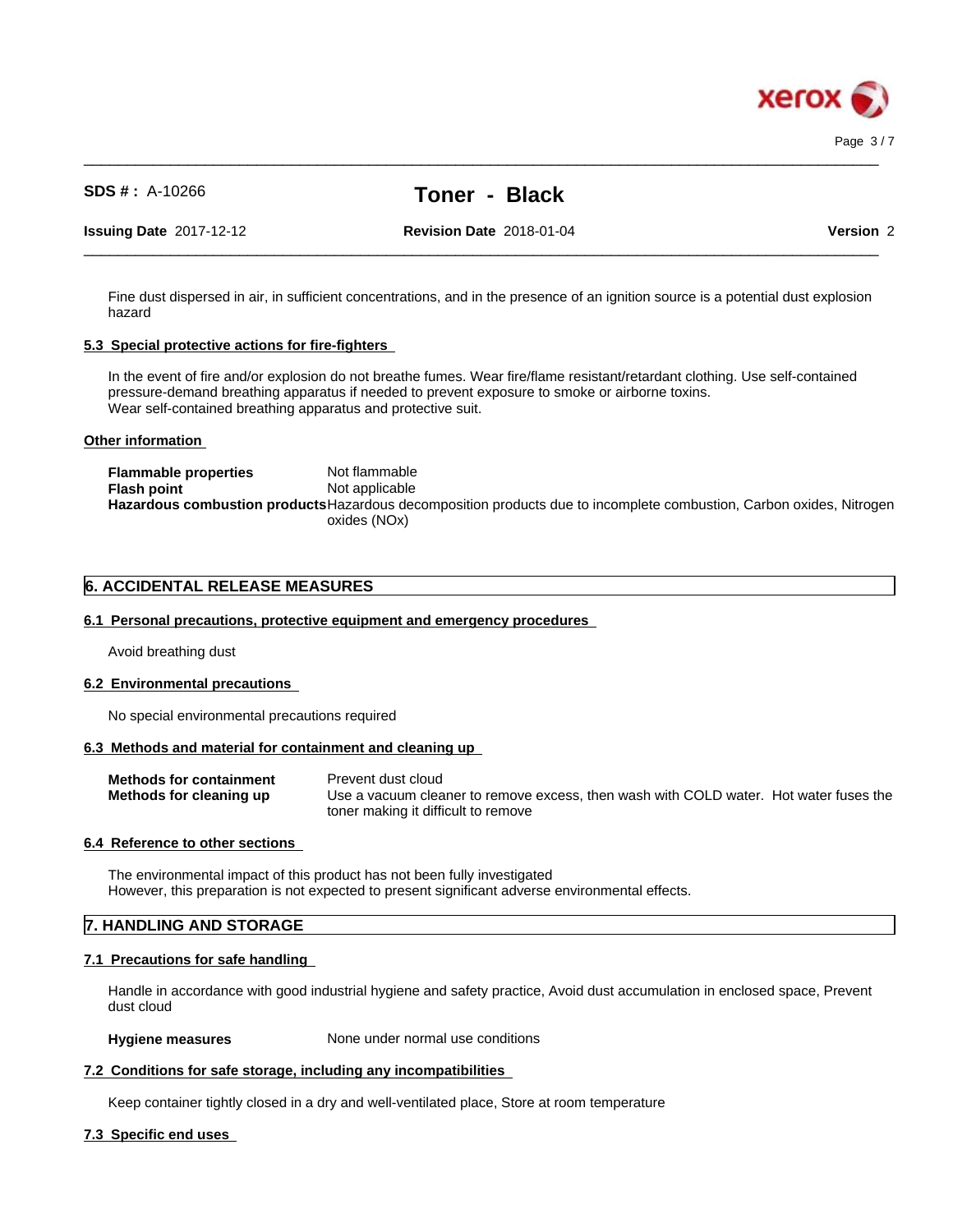

 $\_$  ,  $\_$  ,  $\_$  ,  $\_$  ,  $\_$  ,  $\_$  ,  $\_$  ,  $\_$  ,  $\_$  ,  $\_$  ,  $\_$  ,  $\_$  ,  $\_$  ,  $\_$  ,  $\_$  ,  $\_$  ,  $\_$  ,  $\_$  ,  $\_$  ,  $\_$  ,  $\_$  ,  $\_$  ,  $\_$  ,  $\_$  ,  $\_$  ,  $\_$  ,  $\_$  ,  $\_$  ,  $\_$  ,  $\_$  ,  $\_$  ,  $\_$  ,  $\_$  ,  $\_$  ,  $\_$  ,  $\_$  ,  $\_$  ,

 $\_$  ,  $\_$  ,  $\_$  ,  $\_$  ,  $\_$  ,  $\_$  ,  $\_$  ,  $\_$  ,  $\_$  ,  $\_$  ,  $\_$  ,  $\_$  ,  $\_$  ,  $\_$  ,  $\_$  ,  $\_$  ,  $\_$  ,  $\_$  ,  $\_$  ,  $\_$  ,  $\_$  ,  $\_$  ,  $\_$  ,  $\_$  ,  $\_$  ,  $\_$  ,  $\_$  ,  $\_$  ,  $\_$  ,  $\_$  ,  $\_$  ,  $\_$  ,  $\_$  ,  $\_$  ,  $\_$  ,  $\_$  ,  $\_$  ,

**Issuing Date** 2017-12-12 **Revision Date** 2018-01-04 **Version** 2

Xerographic printing

## **8. EXPOSURE CONTROLS/PERSONAL PROTECTION**

#### **8.1 Control parameters**

| <b>Xerox Exposure Limit</b> | $2.5 \text{ mg/m}^3$ (total dust)      |
|-----------------------------|----------------------------------------|
| <b>Xerox Exposure Limit</b> | $0.4 \text{ mg/m}^3$ (respirable dust) |

## **8.2 Exposure controls**

**Engineering measures** None under normal use conditions

#### **8.3 Individual protection measures, such as personal protective equipment (PPE)**

| <b>Respiratory protection</b> | No special protective equipment required |
|-------------------------------|------------------------------------------|
| Eye/face protection           | No special protective equipment required |
| Skin and body protection      | No special protective equipment required |
| <b>Hand protection</b>        | No special protective equipment required |

## **9. PHYSICAL AND CHEMICAL PROPERTIES**

## **9.1 Information on basic physical and chemical properties**

| Appearance<br><b>Odour threshold</b><br>рH<br><b>Flash point</b><br>Softening point                                                                                                                                                                        | Powder<br>Not applicable<br>Not applicable<br>Not applicable<br>49 - 60 °C<br>- 140 °F                                                                           | Odour<br><b>Physical state</b><br>Colour<br><b>Boiling point/boiling range</b><br>120 Autoignition temperature                              | Faint<br>Solid<br><b>Black</b><br>Not applicable<br>Not applicable |
|------------------------------------------------------------------------------------------------------------------------------------------------------------------------------------------------------------------------------------------------------------|------------------------------------------------------------------------------------------------------------------------------------------------------------------|---------------------------------------------------------------------------------------------------------------------------------------------|--------------------------------------------------------------------|
| <b>Flammability Limits in Air</b>                                                                                                                                                                                                                          | Not applicable                                                                                                                                                   |                                                                                                                                             |                                                                    |
| Vapour pressure<br>Vapour density<br><b>Water solubility</b><br>Viscosity<br><b>Partition coefficient</b><br><b>Evaporation rate</b><br><b>Melting point/range</b><br><b>Freezing point</b><br><b>Decomposition temperature</b><br><b>Specific gravity</b> | Not applicable<br>Not applicable<br>Negligible<br>Not applicable<br>Not applicable<br>Not applicable<br>Not determined<br>Not applicable<br>Not determined<br>~2 |                                                                                                                                             |                                                                    |
| 9.2 Other information                                                                                                                                                                                                                                      |                                                                                                                                                                  |                                                                                                                                             |                                                                    |
| <b>Explosive properties</b>                                                                                                                                                                                                                                |                                                                                                                                                                  | Fine dust dispersed in air, in sufficient concentrations, and in the presence of an ignition<br>source is a potential dust explosion hazard |                                                                    |
| $\overline{A}$                                                                                                                                                                                                                                             |                                                                                                                                                                  |                                                                                                                                             |                                                                    |

## **10. STABILITY AND REACTIVITY**

## **10.1 Reactivity**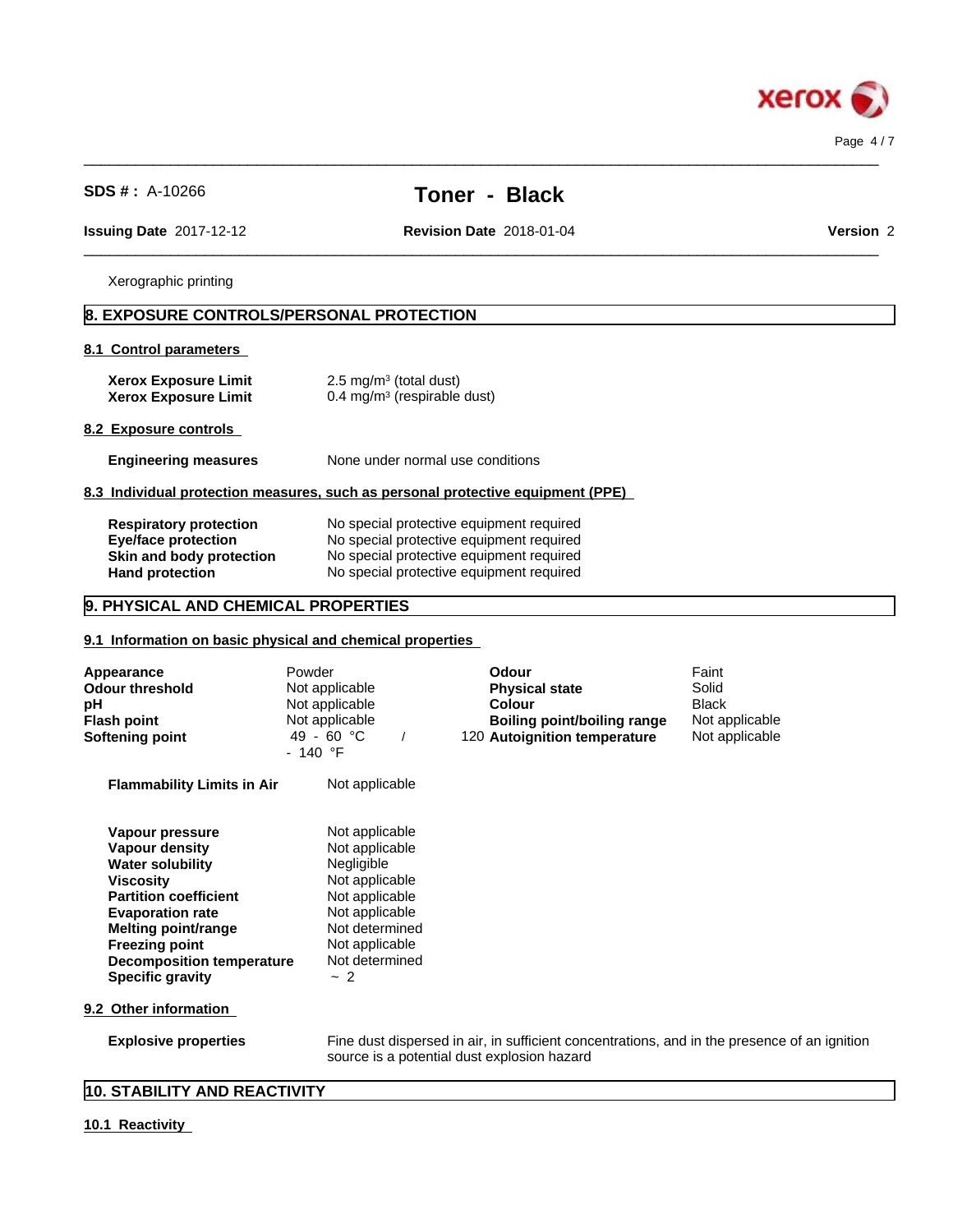

 $\_$  ,  $\_$  ,  $\_$  ,  $\_$  ,  $\_$  ,  $\_$  ,  $\_$  ,  $\_$  ,  $\_$  ,  $\_$  ,  $\_$  ,  $\_$  ,  $\_$  ,  $\_$  ,  $\_$  ,  $\_$  ,  $\_$  ,  $\_$  ,  $\_$  ,  $\_$  ,  $\_$  ,  $\_$  ,  $\_$  ,  $\_$  ,  $\_$  ,  $\_$  ,  $\_$  ,  $\_$  ,  $\_$  ,  $\_$  ,  $\_$  ,  $\_$  ,  $\_$  ,  $\_$  ,  $\_$  ,  $\_$  ,  $\_$  ,

 $\_$  ,  $\_$  ,  $\_$  ,  $\_$  ,  $\_$  ,  $\_$  ,  $\_$  ,  $\_$  ,  $\_$  ,  $\_$  ,  $\_$  ,  $\_$  ,  $\_$  ,  $\_$  ,  $\_$  ,  $\_$  ,  $\_$  ,  $\_$  ,  $\_$  ,  $\_$  ,  $\_$  ,  $\_$  ,  $\_$  ,  $\_$  ,  $\_$  ,  $\_$  ,  $\_$  ,  $\_$  ,  $\_$  ,  $\_$  ,  $\_$  ,  $\_$  ,  $\_$  ,  $\_$  ,  $\_$  ,  $\_$  ,  $\_$  ,

**Issuing Date** 2017-12-12 **Revision Date** 2018-01-04 **Version** 2

No dangerous reaction known under conditions of normal use

## **10.2 Chemical stability**

Stable under normal conditions

#### **10.3 Possibility of hazardous reactions**

| <b>Hazardous reactions</b> | None under normal processing            |
|----------------------------|-----------------------------------------|
| Hazardous polymerisation   | Hazardous polymerisation does not occur |

#### **10.4 Conditions to avoid**

Prevent dust cloud, Fine dust dispersed in air, in sufficient concentrations, and in the presence of an ignition source is a potential dust explosion hazard

#### **10.5 Incompatible materials to avoid**

None

## **10.6 Hazardous decomposition products**

None under normal use

## **11. TOXICOLOGICAL INFORMATION**

*The toxicity data noted below is based on the test results of similar reprographic materials.*

#### **11.1 Information on toxicologicaleffects**

| <b>Acute toxicity</b> |  |
|-----------------------|--|
|                       |  |

| Product Information         |                                              |
|-----------------------------|----------------------------------------------|
| <b>Irritation</b>           | No skin irritation, No eye irritation        |
| Oral LD50                   | $> 5$ g/kg (rat)                             |
| Dermal LD50                 | $> 5$ g/kg (rabbit)                          |
| <b>LC50 Inhalation</b>      | $> 5$ mg/L (rat, 4 hr)                       |
| <b>Chronic toxicity</b>     |                                              |
| Product Information         |                                              |
| <b>Chronic effects</b>      | No known effects under normal use conditions |
| Carcinogenicity             | Not classifiable as a human carcinogen       |
| Other toxic effects         |                                              |
| Product Information         |                                              |
| <b>Sensitisation</b>        | No sensitisation responses were observed     |
| <b>Mutagenic effects</b>    | Not mutagenic in AMES Test                   |
| <b>Target organ effects</b> | None known                                   |
| Other adverse effects       | None known                                   |
| <b>Aspiration Hazard</b>    | Not applicable                               |

## **12. ECOLOGICAL INFORMATION**

**12.1 Toxicity**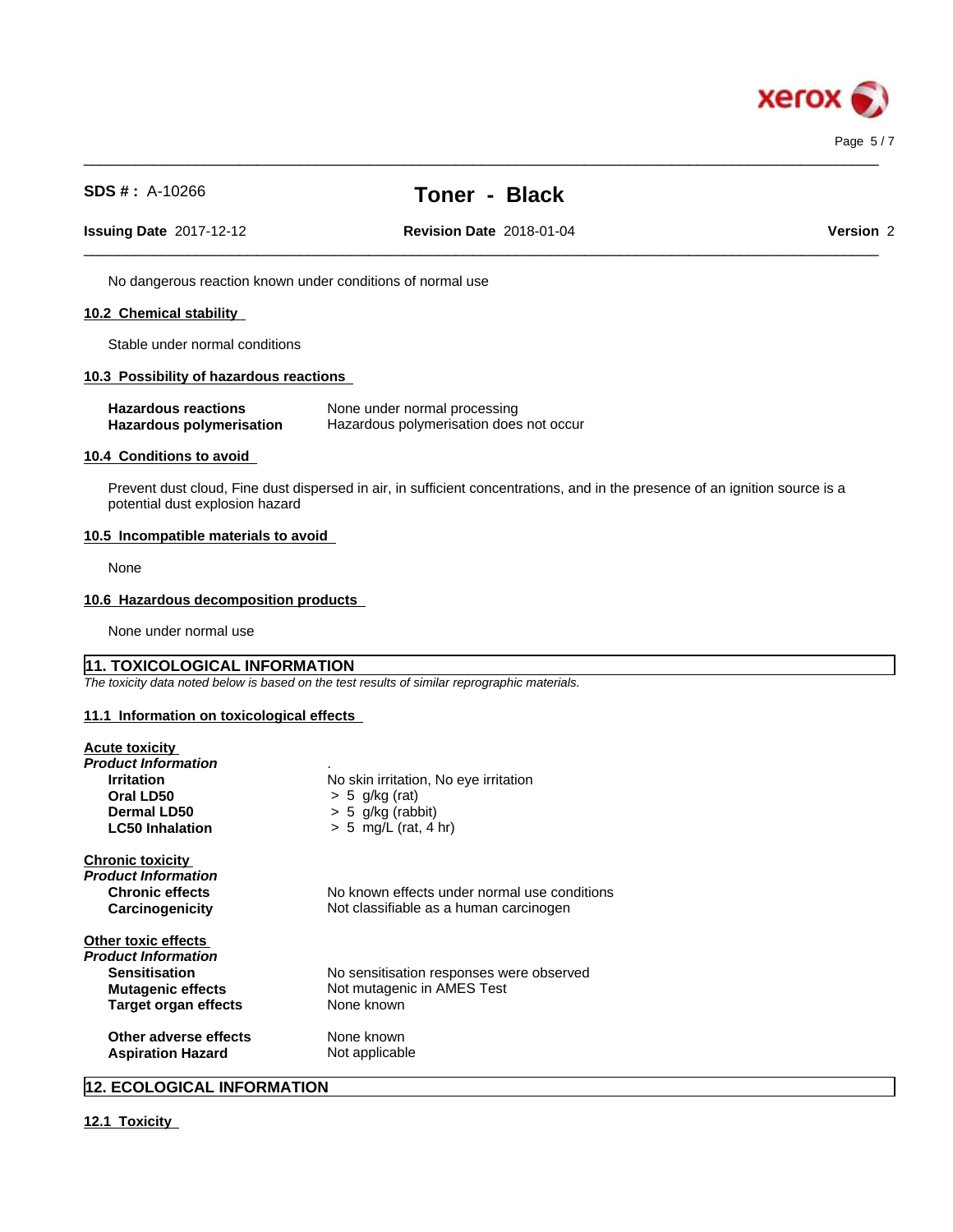

 $\_$  ,  $\_$  ,  $\_$  ,  $\_$  ,  $\_$  ,  $\_$  ,  $\_$  ,  $\_$  ,  $\_$  ,  $\_$  ,  $\_$  ,  $\_$  ,  $\_$  ,  $\_$  ,  $\_$  ,  $\_$  ,  $\_$  ,  $\_$  ,  $\_$  ,  $\_$  ,  $\_$  ,  $\_$  ,  $\_$  ,  $\_$  ,  $\_$  ,  $\_$  ,  $\_$  ,  $\_$  ,  $\_$  ,  $\_$  ,  $\_$  ,  $\_$  ,  $\_$  ,  $\_$  ,  $\_$  ,  $\_$  ,  $\_$  ,

**Issuing Date** 2017-12-12 **Revision Date** 2018-01-04 **Version** 2

 $\_$  ,  $\_$  ,  $\_$  ,  $\_$  ,  $\_$  ,  $\_$  ,  $\_$  ,  $\_$  ,  $\_$  ,  $\_$  ,  $\_$  ,  $\_$  ,  $\_$  ,  $\_$  ,  $\_$  ,  $\_$  ,  $\_$  ,  $\_$  ,  $\_$  ,  $\_$  ,  $\_$  ,  $\_$  ,  $\_$  ,  $\_$  ,  $\_$  ,  $\_$  ,  $\_$  ,  $\_$  ,  $\_$  ,  $\_$  ,  $\_$  ,  $\_$  ,  $\_$  ,  $\_$  ,  $\_$  ,  $\_$  ,  $\_$  ,

On available data, the mixture / preparation is not harmful to aquatic life

## **12.2 Persistence and degradability**

Not readily biodegradable

#### **12.3 Bioaccumulative potential**

Bioaccumulation is unlikely

## **12.4 Mobility in soil**

Insoluble in water

#### **12.5 Results of PBT and vPvB assessment**

Not a PBT according to REACH Annex XIII

## **12.6 Other adverse effects**

The environmental impact of this product has not been fully investigated However, this preparation is not expected to present significant adverse environmental effects.

| <b>13. DISPOSAL CONSIDERATIONS</b> |                                                             |  |
|------------------------------------|-------------------------------------------------------------|--|
| 13.1 Disposal considerations       |                                                             |  |
| <b>Waste Disposal Method</b>       | No special precautions are needed in handling this material |  |
| <b>EWC Waste Disposal No.</b>      | 08 03 18                                                    |  |
| 14. TRANSPORT INFORMATION          |                                                             |  |

#### **14.1 UN/ID No**

Not regulated

## **14.2 Proper shipping name**

Not regulated

## **14.3 Transport hazard class(es)**

Not classified

## **14.4 Packing Group**

Not applicable

## **14.5 Environmental hazards**

Presents little or no hazard to the environment